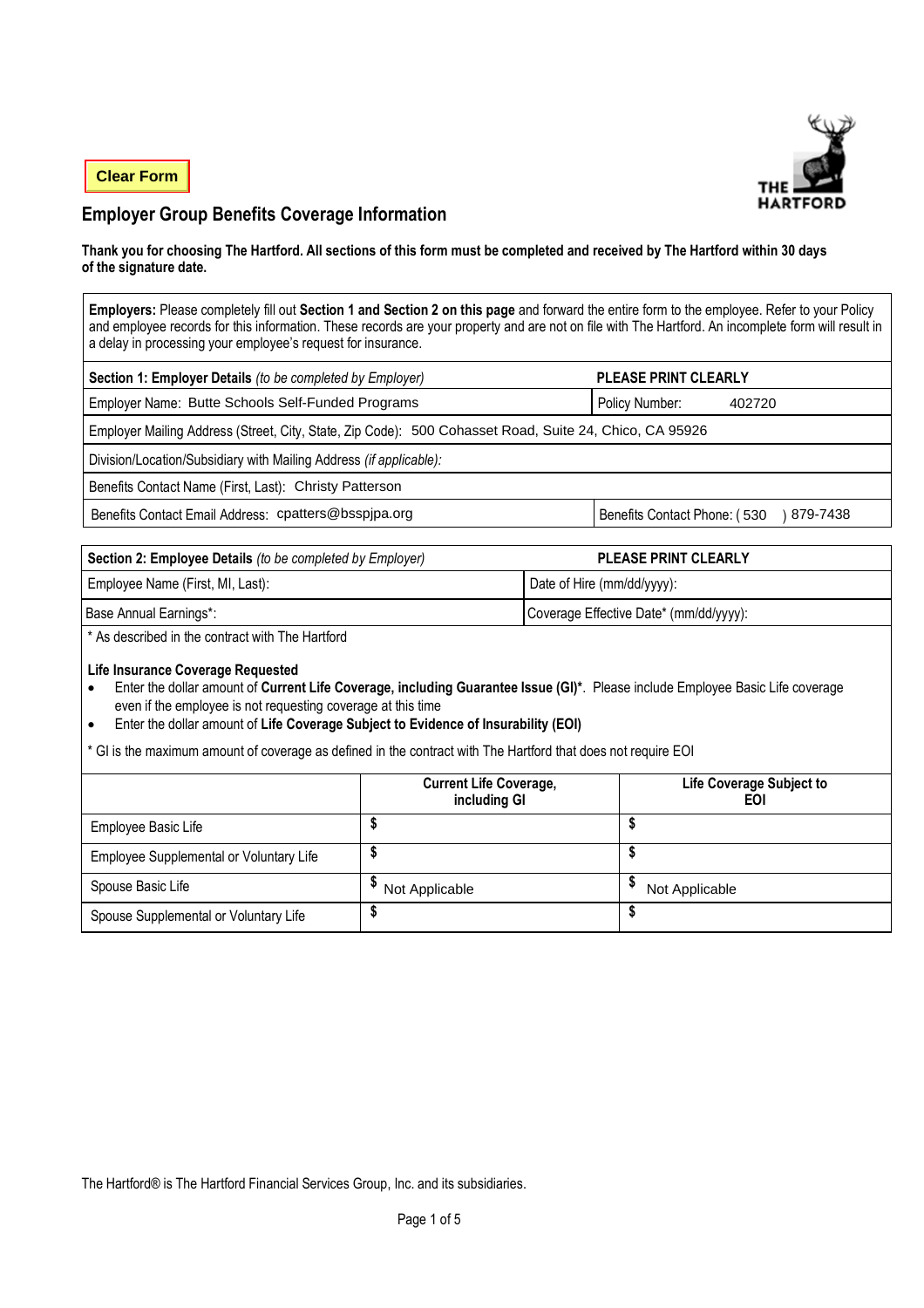

## **EVIDENCE OF INSURABILITY**

# **HARTFORD LIFE AND ACCIDENT INSURANCE COMPANY**

One Hartford Plaza, Hartford, CT 06155

| <b>Applicant Information</b> |                                          |                                         |             |           |                    |                               |                                          |                               |
|------------------------------|------------------------------------------|-----------------------------------------|-------------|-----------|--------------------|-------------------------------|------------------------------------------|-------------------------------|
|                              | Abbreviations: Employee = EE Spouse = SP |                                         |             |           |                    |                               |                                          |                               |
| <b>First Name</b>            | <b>Last Name</b>                         | <b>Social Security</b><br><b>Number</b> | <b>EE</b>   | <b>SP</b> | Gender             | Height<br>$(\text{ft}$ ./in.) | Weight<br>(lbs.)<br>if currently         | Date of Birth<br>(mm/dd/yyyy) |
|                              |                                          |                                         | (check one) |           |                    |                               | pregnant,<br>pre-<br>pregnancy<br>weight |                               |
|                              |                                          |                                         |             |           | Male<br>Female     |                               |                                          |                               |
|                              |                                          |                                         |             |           | Male<br>Female     |                               |                                          |                               |
| EE Address:                  |                                          |                                         |             |           | Day Time Phone: () |                               |                                          |                               |
|                              |                                          |                                         |             |           | Evening Phone: (   |                               |                                          |                               |
|                              |                                          |                                         |             |           |                    |                               |                                          |                               |
| SP Address:                  |                                          |                                         |             |           | Day Time Phone: () |                               |                                          |                               |
|                              |                                          |                                         |             |           | Evening Phone: ()  |                               |                                          |                               |
| same as EE                   |                                          |                                         |             |           |                    |                               |                                          |                               |

| <b>Medical Information</b>                                                                                                                                                        |             |               |
|-----------------------------------------------------------------------------------------------------------------------------------------------------------------------------------|-------------|---------------|
| Each Applicant must answer each of the following questions to the best of their knowledge and belief.                                                                             | EE          | SP            |
| Within the past 5 years, have you been diagnosed with or treated by a licensed medical physician for Acquired<br>Immune Deficiency Syndrome (AIDS) or AIDS Related Complex (ARC)? | Yes<br>l No | ∣ Yes<br>l No |
| Are you currently pregnant?                                                                                                                                                       | Yes<br>l No | l Yes<br>l No |
| Within the past 5 years, with the exception of a past pregnancy, have you lost time from work for more than 10<br>consecutive work days due to a disability, injury, or sickness? | Yes<br>l No | □ Yes<br>l No |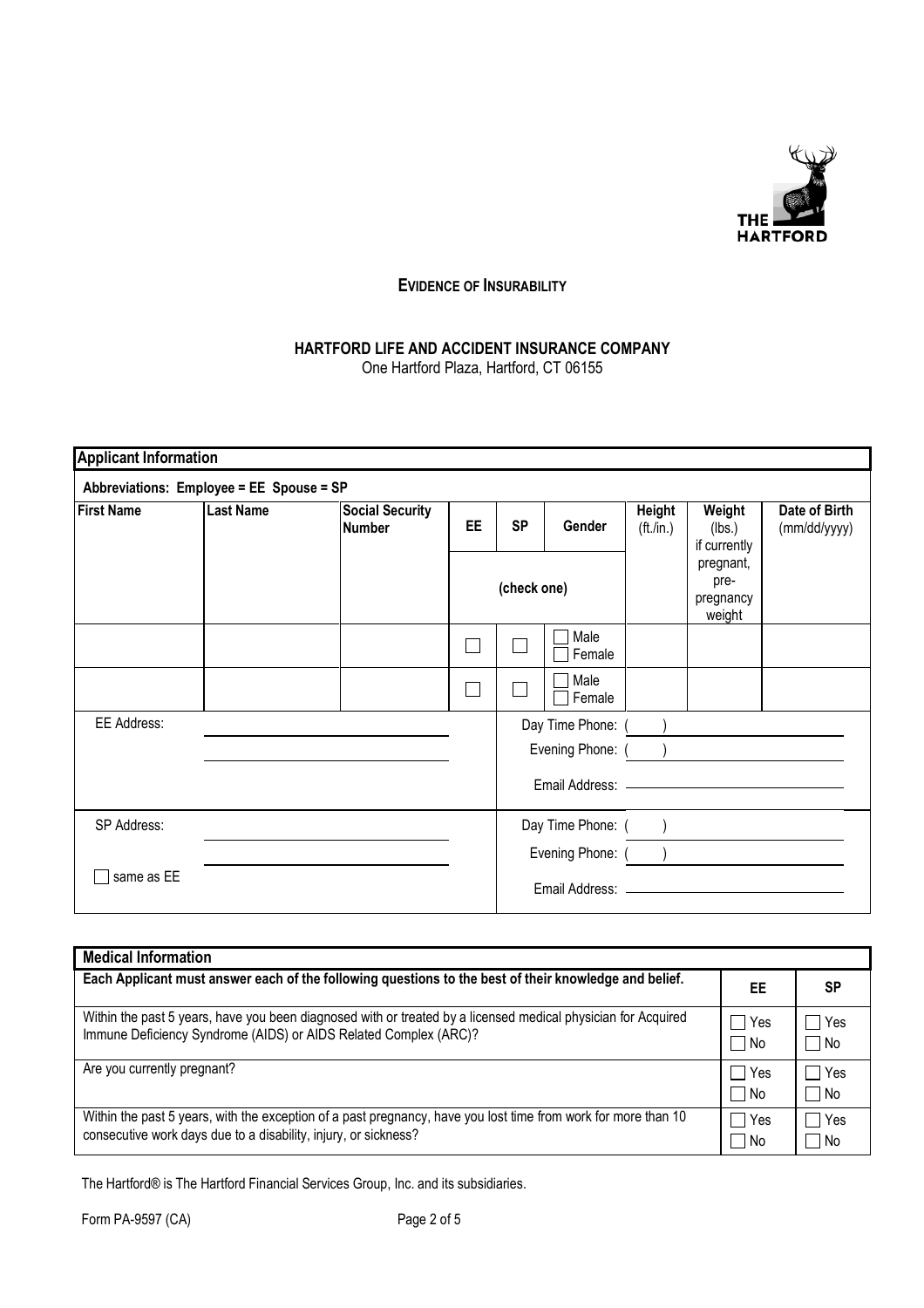| <b>Medical Information (continued)</b>                                                                                                                                                                                                                                                                                   |                       |                  |                                                                                                 |           |                           |  |  |
|--------------------------------------------------------------------------------------------------------------------------------------------------------------------------------------------------------------------------------------------------------------------------------------------------------------------------|-----------------------|------------------|-------------------------------------------------------------------------------------------------|-----------|---------------------------|--|--|
| Within the past 5 years, have you used any controlled substances, with the exception of those taken as prescribed<br>by your physician, been diagnosed or treated for drug or alcohol abuse (excluding support groups), or been<br>convicted of operating a motor vehicle while under the influence of drugs or alcohol? |                       |                  |                                                                                                 |           | $\sqcap$ Yes<br>$\Box$ No |  |  |
| Within the past 5 years, have you been diagnosed with or treated by a licensed member of the medical profession for:                                                                                                                                                                                                     |                       |                  |                                                                                                 |           |                           |  |  |
|                                                                                                                                                                                                                                                                                                                          | <b>EE</b>             | <b>SP</b>        |                                                                                                 | EE        | <b>SP</b>                 |  |  |
| <b>Heart Disease</b><br>(Do not check "Yes" if you only have High<br>Blood Pressure or a Heart Murmur)                                                                                                                                                                                                                   | Yes<br>No             | Yes<br>No        | Disease, injury or surgery of Joint,<br>Ligaments, Knee, Back, or Neck (including<br>Arthritis) | Yes<br>No | Yes<br>No                 |  |  |
| Heart-Related Surgery or<br><b>Heart Attack</b>                                                                                                                                                                                                                                                                          | Yes<br><b>No</b>      | Yes<br><b>No</b> | Muscular Dystrophy                                                                              | Yes<br>No | Yes<br>No                 |  |  |
| High Blood Pressure                                                                                                                                                                                                                                                                                                      | Yes<br>No             | Yes<br><b>No</b> |                                                                                                 |           |                           |  |  |
| If you checked "Yes" to High Blood<br>Pressure, have you had a change in<br>medication within the last 6 months?                                                                                                                                                                                                         | Yes<br>No             | Yes<br>No        | Hepatitis (Do not check "Yes" for Hepatitis<br>A) or Cirrhosis                                  | Yes<br>No | Yes<br>No.                |  |  |
| Blocked Arteries (Arteriosclerosis,<br>Atherosclerosis, Aneurysm, or Deep Vein<br>Blood Clot)                                                                                                                                                                                                                            | Yes<br>No             | Yes<br>No        | Amyotrophic Lateral Sclerosis (ALS) or<br>Multiple Sclerosis (MS)                               | Yes<br>No | Yes<br>No                 |  |  |
| Stroke or transient ischemic attack (TIA)                                                                                                                                                                                                                                                                                | Yes<br><b>No</b>      | Yes<br><b>No</b> | Alzheimer's or Parkinson's Disease                                                              | Yes<br>No | Yes<br><b>No</b>          |  |  |
| Chronic Obstructive Pulmonary Disease<br>(COPD) or Emphysema                                                                                                                                                                                                                                                             | Yes<br>No             | Yes<br><b>No</b> | Paralysis                                                                                       | Yes<br>No | Yes<br>No                 |  |  |
| <b>Diabetes</b>                                                                                                                                                                                                                                                                                                          | Yes<br>No             | Yes<br><b>No</b> | Major Organ Transplant                                                                          | Yes<br>No | Yes<br>No                 |  |  |
| Depression                                                                                                                                                                                                                                                                                                               | Yes<br>N <sub>o</sub> | Yes<br><b>No</b> | Chronic Fatigue Syndrome or<br>Fibromyalgia                                                     | Yes<br>No | Yes<br>No                 |  |  |
| Sleep Apnea                                                                                                                                                                                                                                                                                                              | Yes<br><b>No</b>      | Yes<br><b>No</b> | Narcolepsy                                                                                      | Yes<br>No | Yes<br>No                 |  |  |
| Cancer (Do not check "Yes" for Basal Cell<br>Carcinoma only)                                                                                                                                                                                                                                                             | Yes                   | Yes              |                                                                                                 | Yes       | Yes                       |  |  |
| If "Yes", Date of Diagnosis:                                                                                                                                                                                                                                                                                             | <b>No</b>             | <b>No</b>        | Ulcerative Colitis or Crohn's Disease                                                           | <b>No</b> | <b>No</b>                 |  |  |
| Psychotic, Psychiatric, Personality, or Bi-<br>Polar Disorder                                                                                                                                                                                                                                                            | Yes<br>No             | Yes<br>No        | Kidney Failure or Dialysis                                                                      | Yes<br>No | Yes<br>No                 |  |  |

### **Notice**

To the best of your knowledge, you are required to notify Hartford Life and Accident Insurance Company in writing of any changes in your medical condition between the date you sign this form and the date the coverage is approved.

In order to complete the evaluation of this application, Hartford Life and Accident Insurance Company may contact you, through the mail or over the telephone:

- 1. to clarify any information contained on this form;
- 2. to obtain any information missing from this form;
- 3. to ask additional questions of you or your physician about the information that you have provided; or
- 4. to request a paramedical exam.

We may also use information about you obtained from other sources, including our claim files, evidence of insurability applications you have previously submitted to us, copies of medical records which you have authorized us to review, and information obtained from MIB, Inc. Only information that is relevant to determining Evidence of Insurability for the coverage which you are currently requesting will be considered.

The Hartford® is The Hartford Financial Services Group, Inc. and its subsidiaries.

Form PA-9597 (CA) Page 3 of 5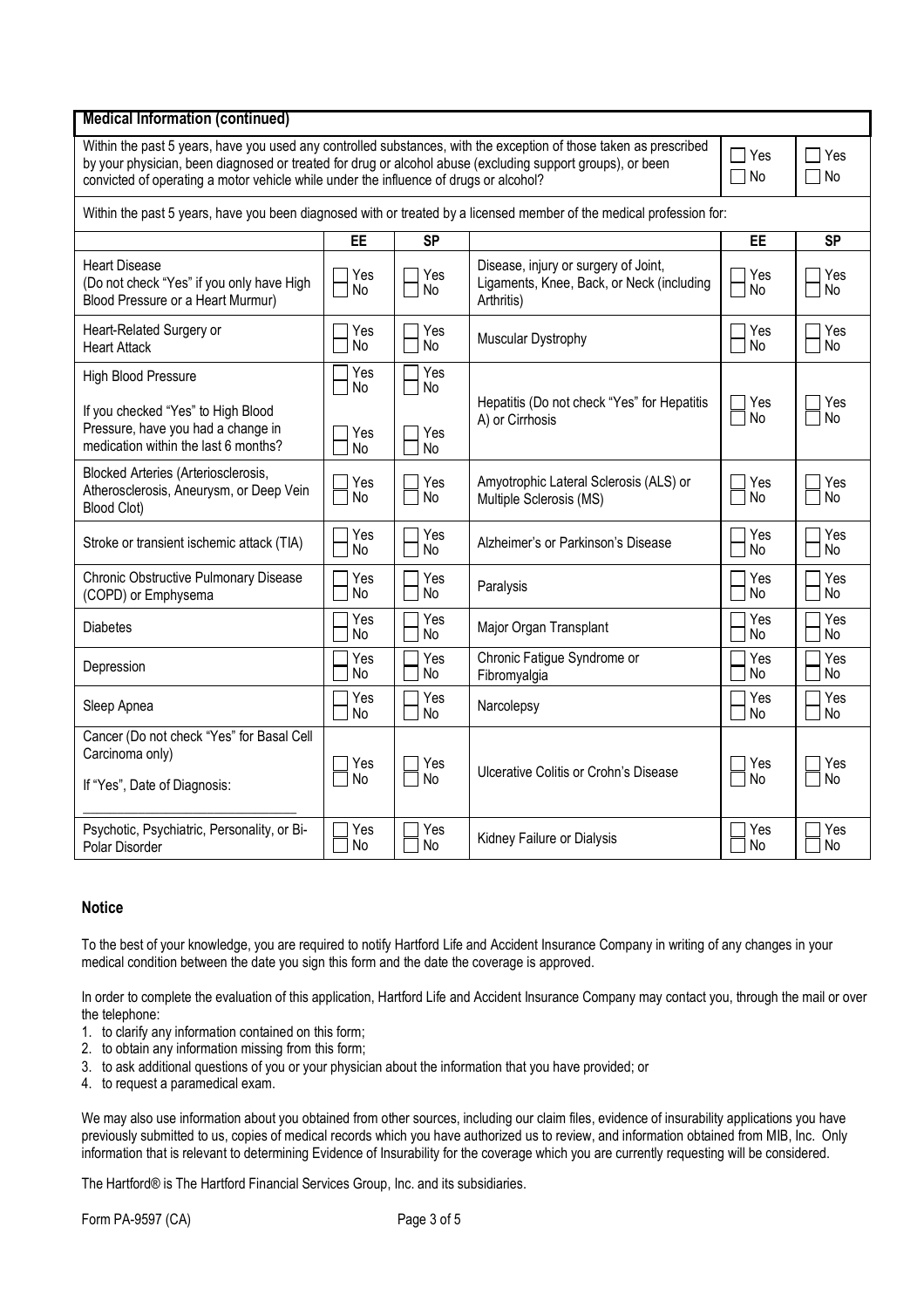### **Authorization**

I, an undersigned applicant, authorize Hartford Life and Accident Insurance Company, together with its affiliates, ("Company") to contact me, during the evaluation of this application, through the mail, secure e-mail, or over the telephone, at the address or telephone number identified in this application, or otherwise provided by me:

- 1. to clarify any information contained on this form;
- 2. to obtain any information missing from this form; or
- 3. to request a paramedical exam.

In the event that I cannot be reached via telephone, I authorize a representative of the Company to leave a voice message identifying his or her name, the Company name, and a return phone number, indicating that he or she is calling to obtain information necessary to complete my recent application for insurance. The message will also contain an underwriting ID number and the hours during which I may reach a representative of the Company by telephone.

❒Yes, you may leave a message as indicated above. ❒No, please do not leave a message.

In addition to the information that I have provided on this application, I authorize the Company to use information about me obtained from Company claim files, insurance applications and medical information I or my physician(s) have previously submitted to the Company. I further authorize my employer, any health or benefits plan, physician, medical professional, hospital, clinic, laboratory, MIB Group, Inc. (MIB, Inc), pharmacy or pharmacy benefits manager that possesses my protected personal health information ("PHI"), including copies of records concerning physical or mental illness, diagnosis, prognosis, prescription information, care or treatment provided to me (but excluding HIV and genetic testing), to furnish such protected health information to the Company or its representative. The Company may only use information disclosed under this authorization that is relevant to underwrite this or any other insurance application to the Company during the period that the Authorization is valid (as described below), at any time to aid in the detection of fraud, and for internal research purposes.

I authorize the Company to disclose the "PHI" in its files to its reinsurer(s) and affiliates, other insurance companies and their affiliates, other persons, representatives and/or organizations performing functions on behalf of the Company and their affiliates, my employer, or as required by law, including any mandated reporting to state agencies. I understand that I may request details about any of the information gathered about me that relates to this application and that such requested information and the identity of the source of the information shall be released to me or, in the case of medical information, to a licensed medical professional of my choice.

I/We authorize Hartford Life and Accident Insurance Company, or its reinsurers, to make a brief report of my/our personal health information to Medical Information Bureau.

I agree that a photocopy of this authorization is valid as the original and I understand that I or my authorized representative is entitled to receive a copy of this authorization upon request.

This authorization shall be valid for twenty-four (24) months from the date signed below. This authorization may be revoked upon written request to the Company, and will not remain valid beyond the date the revocation is received by the Company. I understand the revocation may be a basis for denying my insurance application, and that it does not alter the Company's right to use the application for purposes of determining misrepresentation once coverage has been issued.

I have received and read a copy of the Notice of Insurance Information Practices.

### **Fraud**

For your protection, California law requires the following to appear on this form: The falsity of any statement in the application for any policy shall not bar the right to recovery under the policy unless such false statement was made with actual intent to deceive or unless materially affected either the acceptance of risk or the hazard assumed by the insurer.